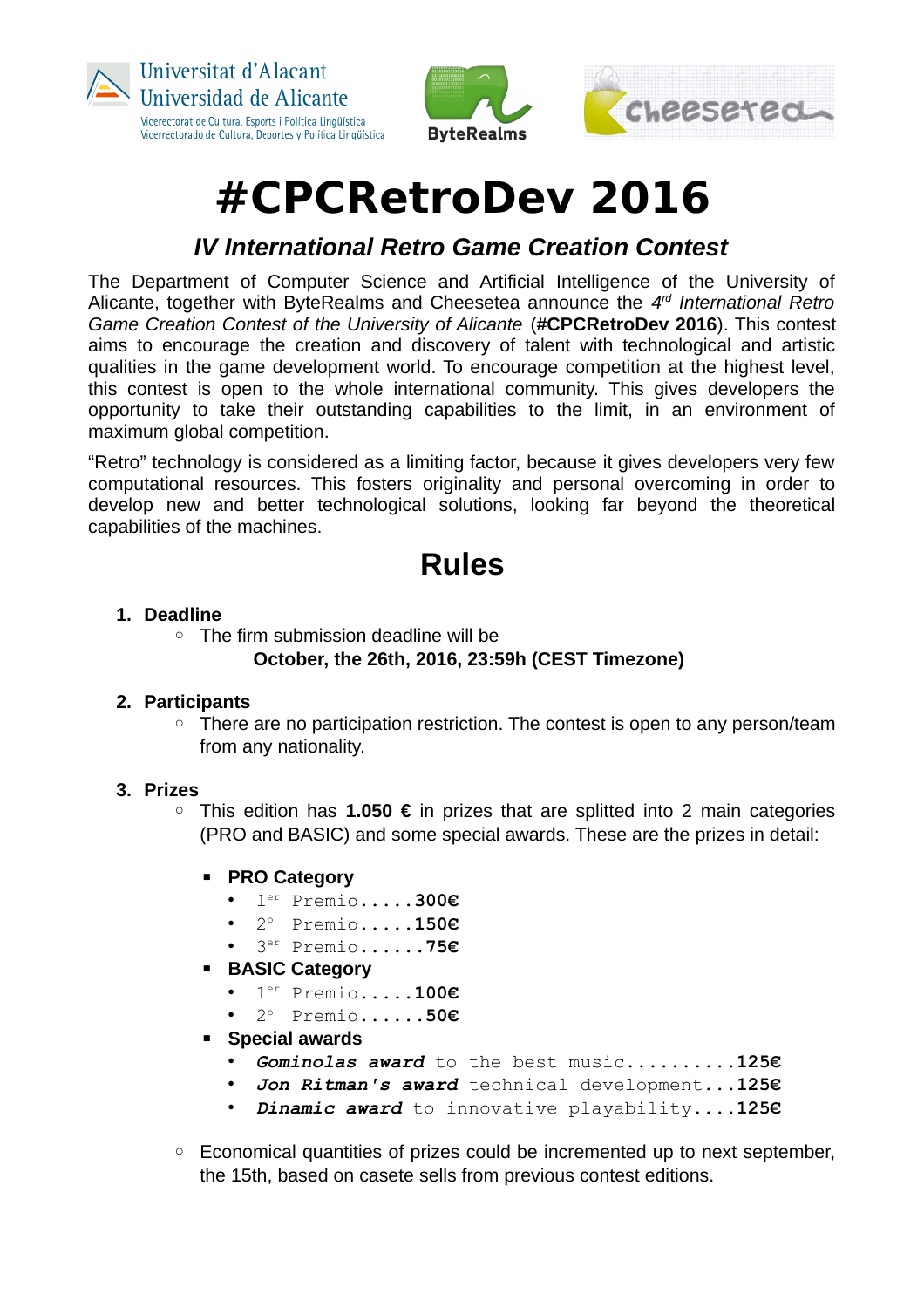





◦ In the case that a concrete award ended undecided after jury evaluation, or by insufficient partitipation, its economic assignment will be equally shared among the other contest awards.

#### **4. Jury evaluation**

- The jury will be composed by a group of experts that will be announced in the contest webpage upon formation.
- Jury members will assess games on 4 main aspects: Fun and engagement, Technical quality, Graphics and artistic quality, and Music and sound effects. Each jury member will give a score to each game on this 4 main aspects. The final score for the game will be the average over the scores got from jury members, for each aspect assessed.
- The **general** score, from 0 to 100 points, will be used to decide contest winners in categories PRO and BASIC. This score will be subdivided into the following sections:
	- [35 puntos] Fun and engagement
	- [20 puntos] Technical quality
	- [15 puntos] Graphics and artistic quality
	- [15 puntos] Music and sound effects
	- [10 puntos] Source code included under free license (GPL, MIT or similar)
	- **E** [ 5 puntos] Inclusion of a gesture to the game **Camelot Warriors** (Dinamic)
- Jury assessment will decide winners on PRO and BASIC categories.
- Contest organization will assign weightings to distinct jury members. These weightings will be made public upon jury formation.
- Special awards will be given a score, from 0 to 100 points, by specific, renowned jury members, as follows:
	- **Jon Ritman's special award to technical development:** will be assessed by **Jon Ritman**, who will take into account technical qualities shown by games. This includes, in a non-exhaustive way, characteristics as execution fluidity, special effects quality, simultaneous number of sprites in screen, special rendering techniques used, artificial intelligence, etc.
	- **Examinolas' special award to the best music:** will be assessed by *Cesar Astudillo (Gominolas)* based on artistical and musical quality of games soundtracks. Aspects like variety, length and appropriateness of music and sound effects will be taken into account.
	- *Dinamic special award to innovative playability: will be assessed by Víctor Ruíz*, founder of *Dinamic*. Playability will be considered with a special enphasis on usability, user experience and innovation. Unusual game concepts for Amstrad CPC will be appreciated, taking into account gameplay innovation that could be interesting for end users.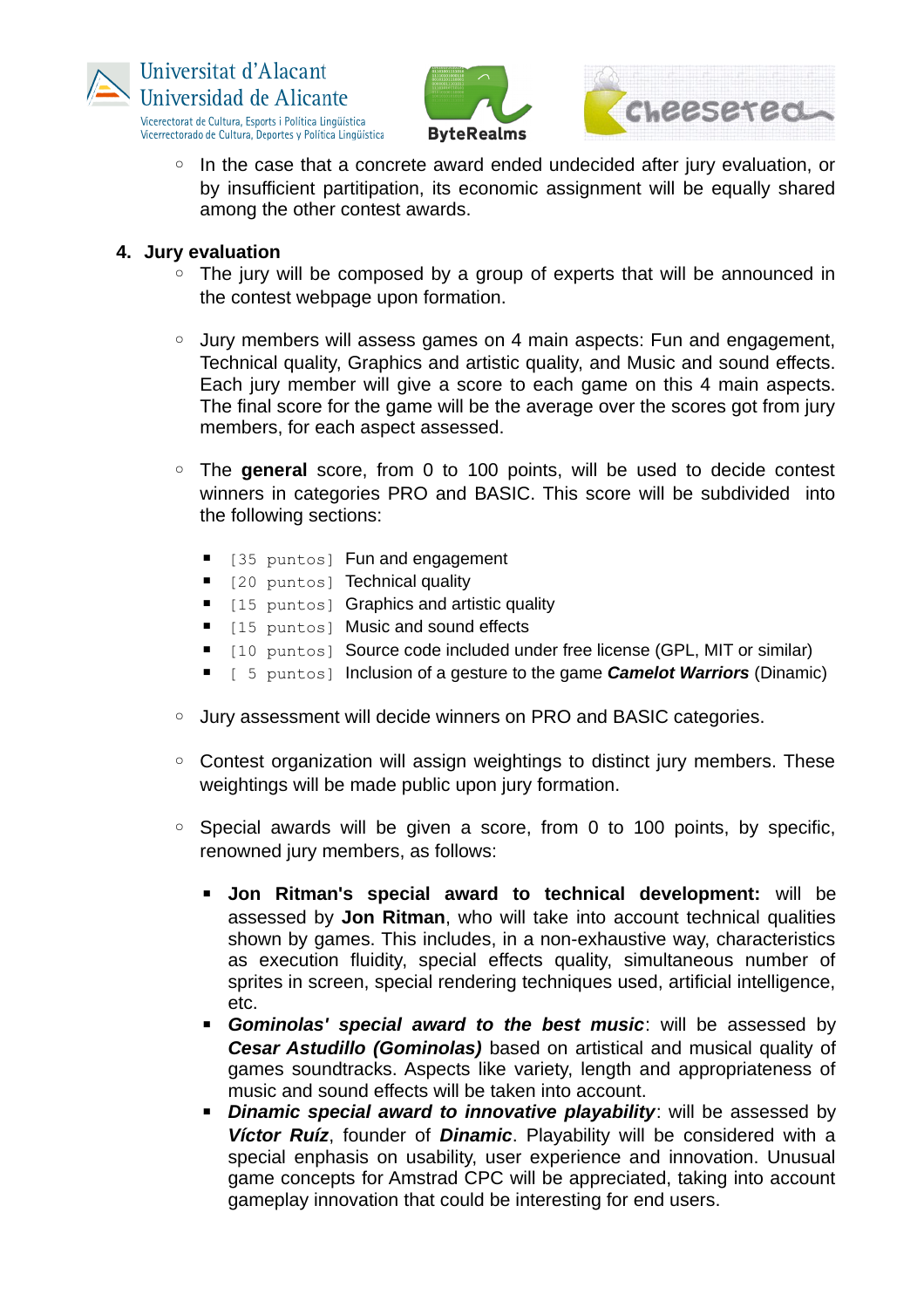

- For every category and special award, the winner will be the game achieving most points. In case of draw, the game that was submitted earlier will be considered the winner.
- Winners will have **30 days**, counting from the award giving ceremony, to give their banking information and all required documents to the University of Alicante, with the aim of being able to pay their prize by bank transfer.
- Jury failure will be final.
- The jury reserves the right to correctly interpret these rules, and the ability to declare any award as undecided.
- In case of dispute or doubt, the rules written in spanish will be taken into consideration. English rules are a translation of the previous only for information purposes.

#### **5. General admission rules for submitted games**

- Games submitted must work on a **real Amstrad CPC 464**, without expansions. Games must also work on **at least one** of these emulators:
	- WinAPE 2.0. beta 2, profile *CPC 464 with PARADOS*.
	- JavaCPC 2.9 with system CPC 464 (AMSDOS).
- Games must load into memory in a single pass. Several loads are valid **before** the start of the game. Once the game starts, it must load nothing more (that is, **no multi-load permitted**). Therefore, only **64K** of RAM will be available for any game during execution.
- Any tool or language is permitted for programming (BASIC, C, ASM, libraries...) provided the authors have a license to publish the resulting game / source code.
- Submitted games **must not** have participated in any previous contest, and must not have been published previously.
- Games can be created individually or in teams.
- Each person can **only** be part of **one** game.
- Any theme is valid for submitted games provided it respects contest rules.
- Games must be suitable for all publics. Any game including any content not suitable for all ages may be disqualified.
- **Admission rules for distinct categories**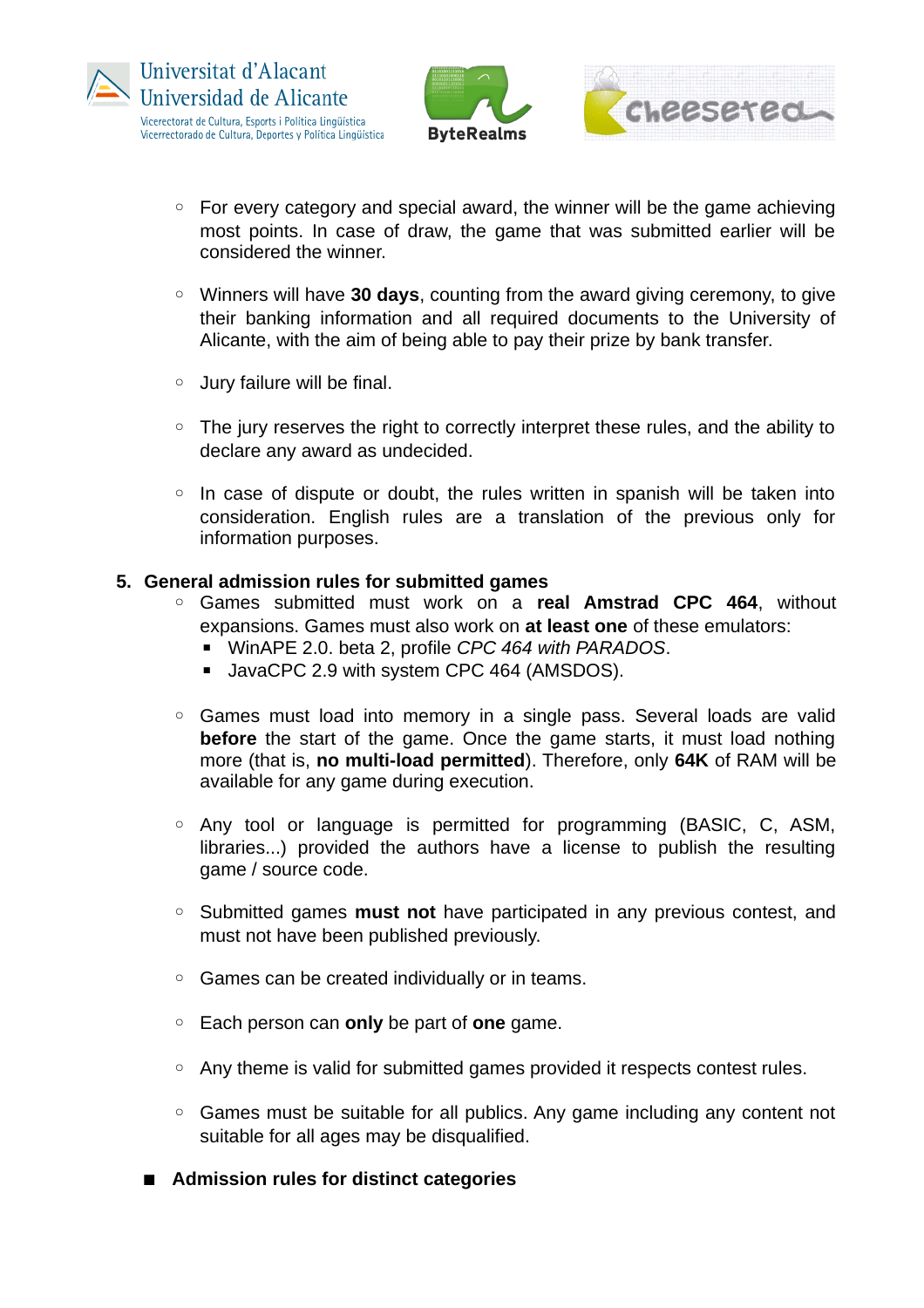







- Games presented to the BASIC category must be completelly programmed in **interpreted** *Locomotive BASIC 1.0.* Compiled games or games that use machine code or RSX extensions will not be admitted.
- Games presented to the BASIC category will be also considered for PRO category awards. However, games presented to PRO category will only be considered for PRO awards.
- PRO and BASIC prizes are not cummulative: a person/team aiming for 2 different prizes/awards will get only the highest valued one.
- Special awards are cummulative and compatible with PRO and BASIC category prizes.
- All games presented will be considered for special awards.

#### **6. License and use of the submitted games**

- Teasers, trailers, gameplays and other media from the games will be uploaded and shown to the Youtube channel of [ByteRealms.](http://www.byterealms.com/)
- **Nominated games** will be publicly shown on **saturday, 5th of November 2016**, during the awards giving ceremony.
- Submitted games will be published in the contest webpage and diseminated through [ByteRealms,](http://www.byterealms.com/) [Cheesetea](http://www.cheesetea.com/) and University of Alicante social networks. Games, videos, source code, user manual and authoring documents will be published together. If required, new videos of the game could be also created and published.
- All games submitted and working will be released together in a **physical cassette edition** for real Amstrad CPC computers. Winning persons/teams from categories PRO and BASIC will receive one free copy of this edition. Remaining copies will be sold by the University of Alicante, [ByteRealms,](http://www.byterealms.com/) [Cheesetea](http://www.cheesetea.com/) and/or contest collaborator entities. All money collected will be used for prizes and physical editions of **#CPCRetroDev** contest editions.

#### **7. Game submissions**

- By the act of submitting a game to the contest, authors are accepting these contest rules.
- English language is recommended for contest version of the games submitted, either for the game itself or for the manuals, to ease jury assessement tasks. Optionally, translations may also be provided.
- By the act of submitting a Game, authors give to [ByteRealms,](http://www.byterealms.com/) [Cheesetea,](http://www.cheesetea.com/) the University of Alicante and collaborator entities the right to publish the Work in whole or in part in any and all forms of media, effective as of the date of submission, on the understanding that the work will be accepted for the